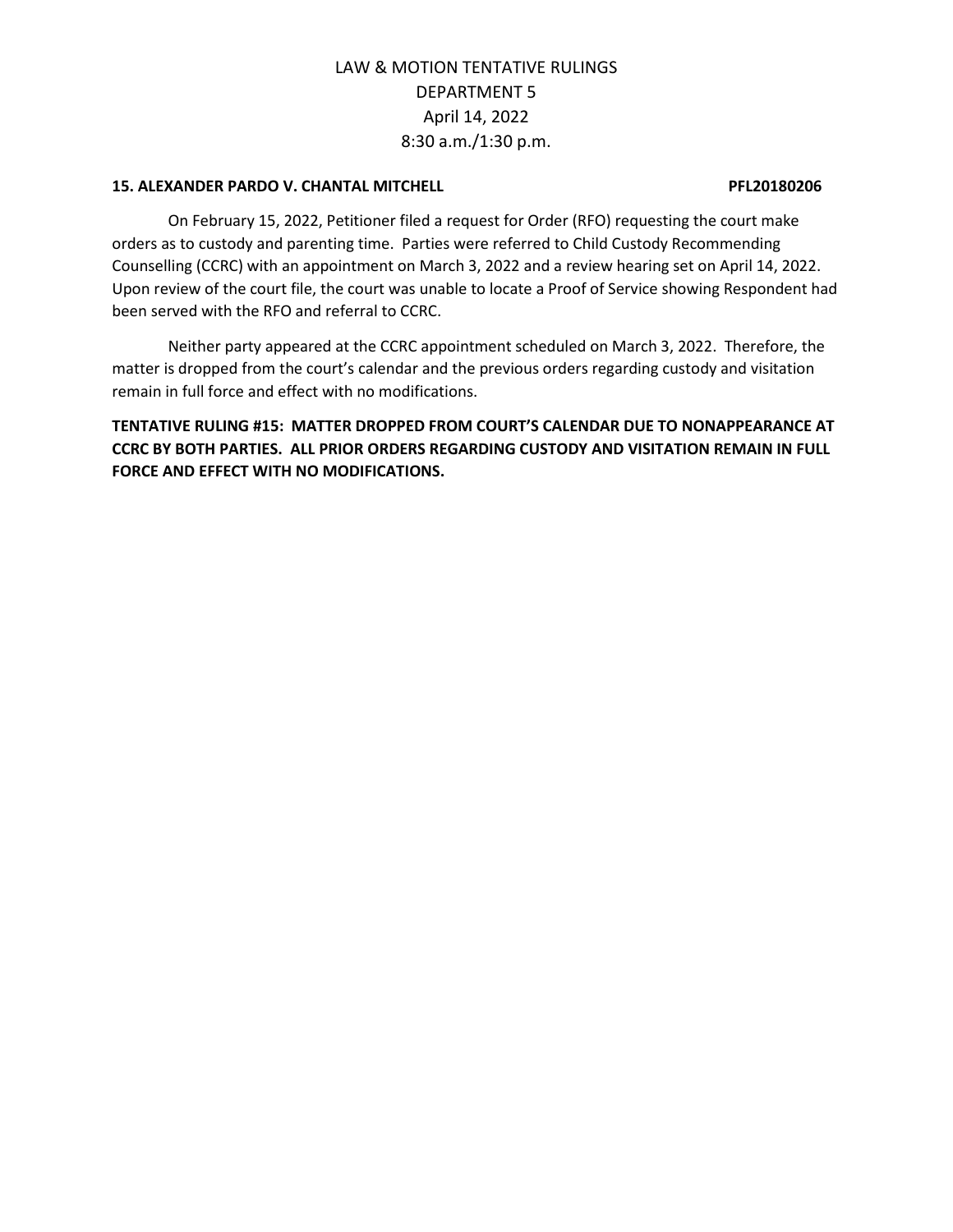## **16. BENJAMIN HAWKINS V. DANIELLE HAWKINS PFL20170945**

On January 28, 2022, Petitioner filed a request for Order (RFO) requesting the court change orders as to custody and child support. Petitioner filed an Income and Expense Declaration on January 31, 2022. Parties were referred to Child Custody Recommending Counselling (CCRC) with an appointment on March 4, 2022 and a review hearing set on April 14, 2022. Upon review of the court file, the court was unable to locate a Proof of Service showing Respondent had been served with the RFO, Income and Expense Declaration, and referral to CCRC.

Neither party appeared at the CCRC appointment scheduled on March 4, 2022. Therefore, the matter is dropped from the court's calendar and the previous orders regarding custody and visitation remain in full force and effect with no modifications.

**TENTATIVE RULING #16: MATTER DROPPED FROM COURT'S CALENDAR DUE TO NONAPPEARANCE AT CCRC BY BOTH PARTIES. ALL PRIOR ORDERS REGARDING CUSTODY AND VISITATION REMAIN IN FULL FORCE AND EFFECT WITH NO MODIFICATIONS.**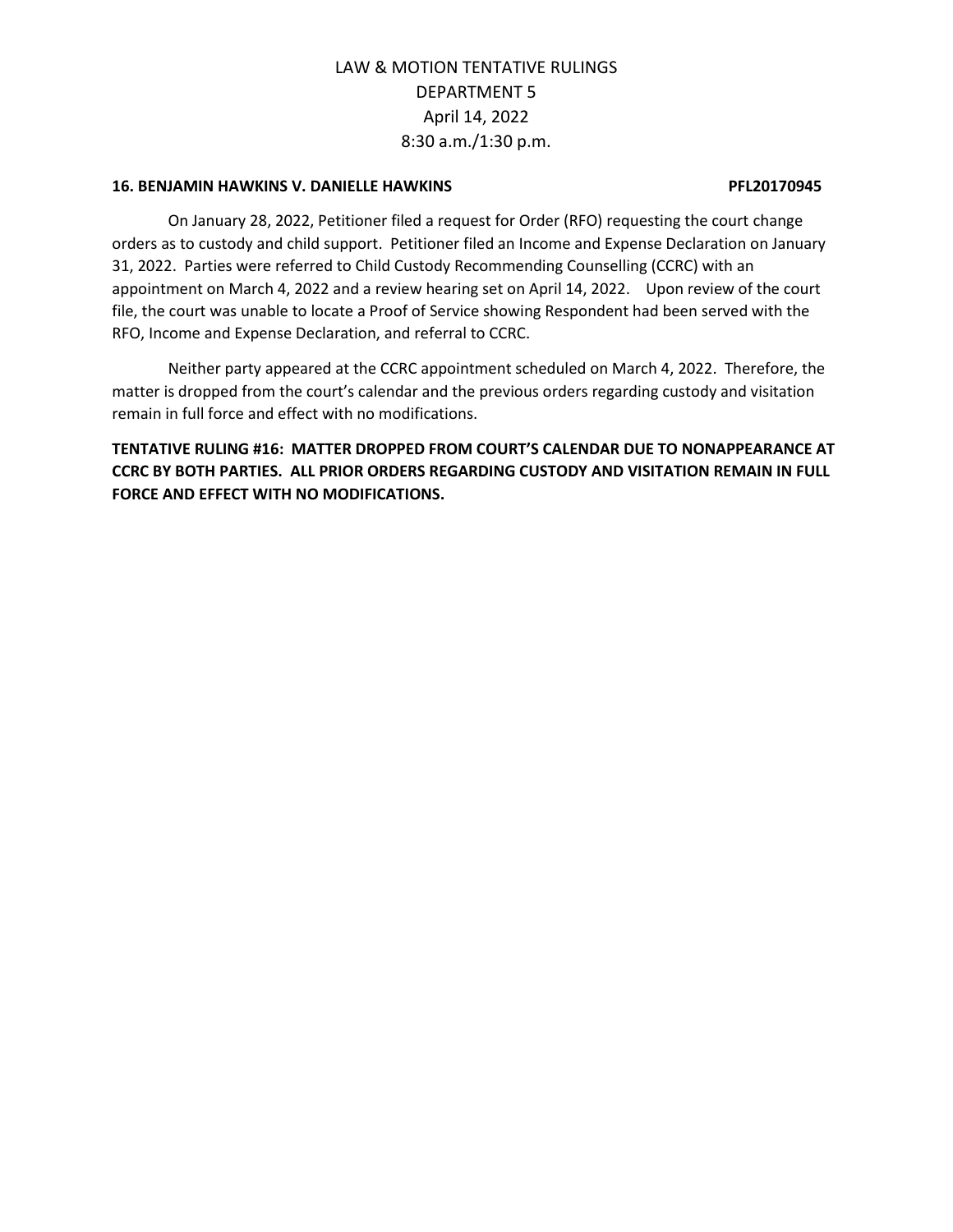## **17. C.A. V. M.J. 22FL0075**

On January 26, 2022, Petitioner filed a Petition to establish paternity and Request for Order (RFO) requesting the court make orders as to custody. Parties were referred to Child Custody Recommending Counselling (CCRC) with an appointment on March 2, 2022 and a review hearing set on April 14, 2022. Upon review of the court file, the court was unable to locate a Proof of Service showing Respondent had been served with the RFO, Income and Expense Declaration, and referral to CCRC.

Neither party appeared at the CCRC appointment scheduled on March 2, 2022. Therefore, the matter is dropped from the court's calendar.

**TENTATIVE RULING #17: MATTER DROPPED FROM COURT'S CALENDAR DUE TO NONAPPEARANCE AT CCRC BY BOTH PARTIES.**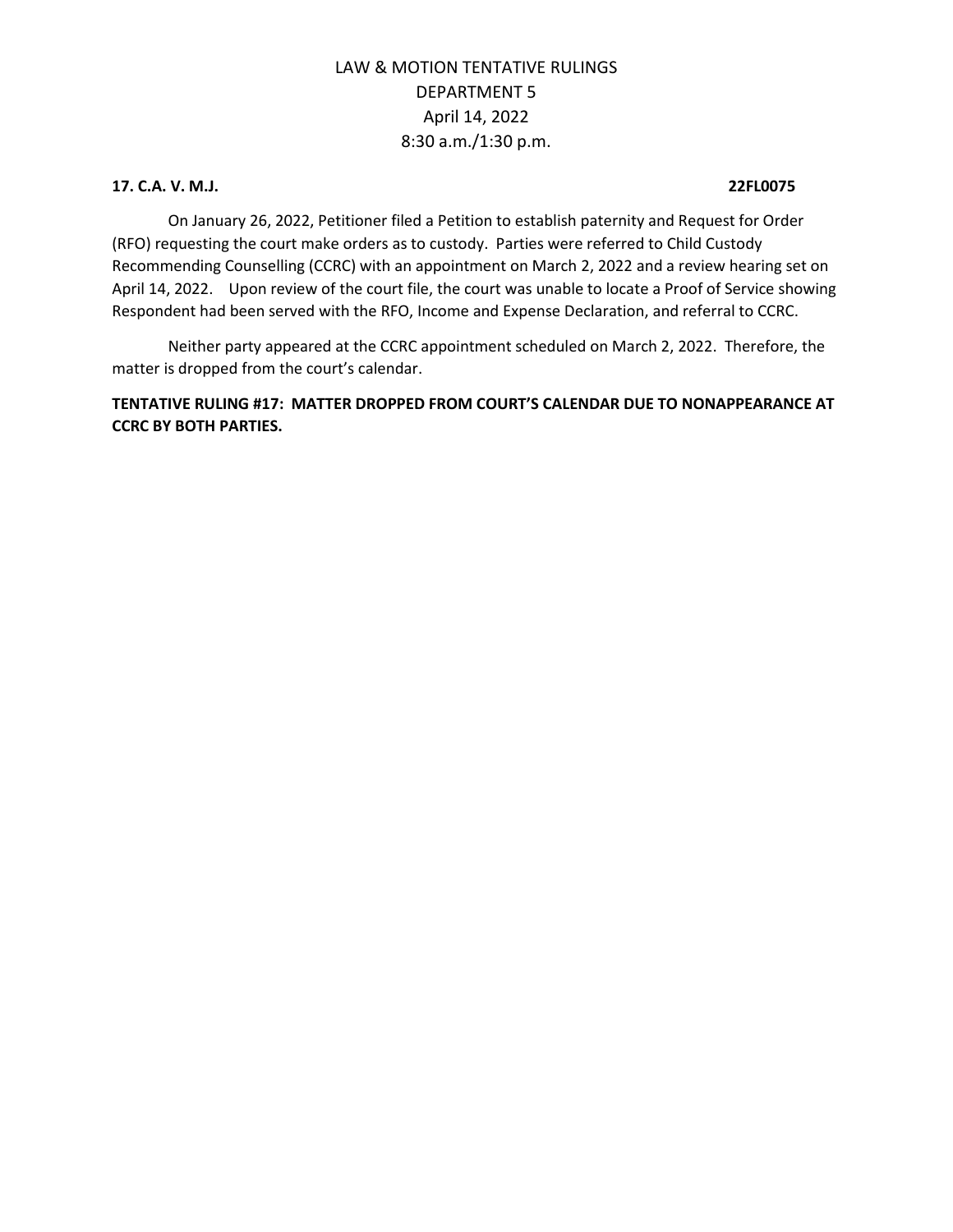### **19. JENNIFER BERZ V. SHELDON BERZ 22FL0067**

On February 25, 2022, Petitioner filed a Request for Order (RFO) requesting the court make orders for property control, spousal support, health and life insurance, return of funds and jewelry, and attorney fees. Petitioner concurrently filed an Income and Expense Declaration. Respondent was served with the RFO and Income and Expense Declaration by mail on February 28, 2022.

 Petitioner is requesting an order for guideline temporary spousal support. Petitioner is requesting the court order exclusive use and control of the property located at 2661 Brown Bear Trail, Cool, California, a Toyota Camry, a Dodge Ram 2500, three horses and three dogs, a Lance camper, Trail West horse trailer, and a Bobcat utility vehicle. Petitioner is also requesting the court order Respondent to maintain her as the beneficiary on health and life insurance policies and that he continues to pay the premiums. Petitioner requests the court order return of one-half the funds removed from community property bank accounts and return of jewelry removed from the home. Petitioner is also requesting the court award Family Code section 2030 attorney fees.

On April 1, 2022, Respondent filed a Responsive Declaration and Income and Expense Declaration. Petitioner was served with the Response and Income and Expense Declaration on March 30, 2022. Respondent agrees to temporary spousal support. Respondent does not agree to the request for exclusive control of the property located at 2661 Brown Bear Trail. Respondent requests the parties cooperate to list the home for sale and requests the right to inspect upon 48 hours written notice. Respondent does agree to temporary exclusive control of the other listed assets, subject to Watts charges. Respondent also agrees Petitioner may have exclusive control of her separate property home on written notice. Respondent asserts there has been no violation of the ATROs. Respondent also disputes Petitioner's income. Respondent denies taking any jewelry. Respondent also disputes the date of separation. Respondent requests that each party pay their own attorney fees, and that the court deny Petitioner's request for attorney fees as it is deficient.

Based on the February 25, 2022 filed Income and Expense Declaration, Petitioner has an average monthly income of \$416. Petitioner has deductions of \$824 per month for health insurance and \$893 per month for property taxes. Petitioner claims \$9,254 per month in expenses and has approximately \$13,000 in assets listed in 11a. of the FL-150.

Respondent has an average month income of \$3159, which includes social security retirement and interest on notes. Respondent has no monthly deductions. Respondent's monthly expenses are \$5,794 and has approximately \$13,000 in cash assets and \$447,00 in real and property assets listed in item 112 on the FL-150.

Using the above figures, a married filing separately status for both parties, the court finds that guideline temporary spousal support under the Alameda formula is \$1,457. See attached DissoMaster Report. Respondent is ordered to pay Petitioner \$1,457 per month as and for temporary spousal support, payable on the 1st of the month, commencing on March 1, 2022, until further order of the court or termination by operation of law. The court finds this order results in an arrearage of \$2,914 for the months of March and April. The court orders Respondent to pay \$364.25 per month due on the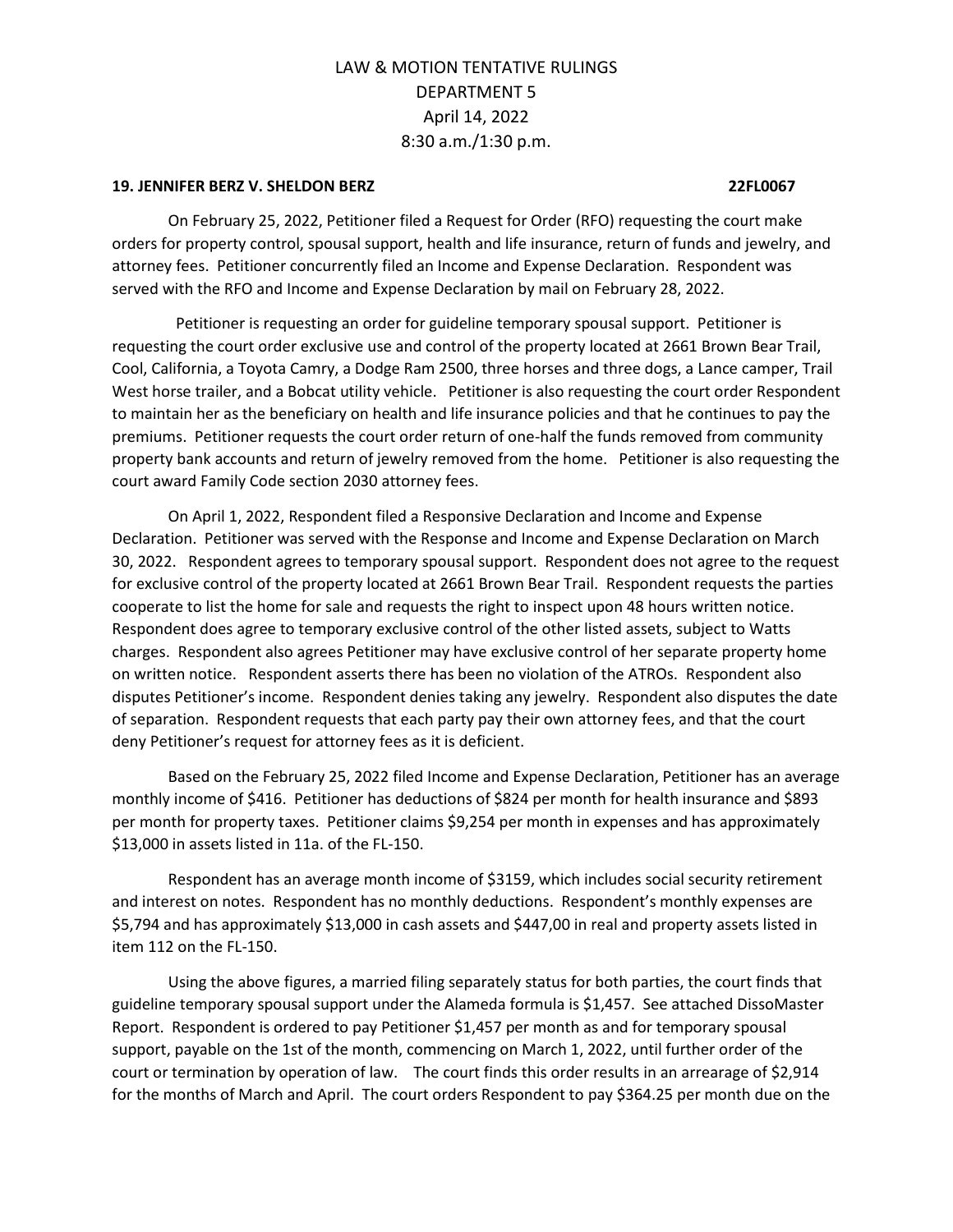15<sup>th</sup> of each month starting May 15, 2022 (for approximately 8 months). If there is a missed payment, the remaining balance is due in full with legal interest.

The court grants Petitioner's request for exclusive control of the personal property, items as agree to by Respondent, subject to Watts credits.

The court finds that even after the award of spousal support there is a disparity in income. However, the court notes that each party has access to savings of approximately the same amount. Therefore, the court finds the parties have sufficient financial resources to present their case adequately. The court denies Petitioner's request for Family Code section 2030 attorney fees without prejudice.

The court finds it will need to take testimony on the remaining issues. Parties are ordered to appear to select Mandatory Settlement Conference and Trial dates.

Petitioner shall prepare the findings and orders after hearing.

**TENTATIVE RULING #19: RESPONDENT IS ORDERED TO PAY PETITIONER \$1,457 PER MONTH AS AND FOR TEMPORARY SPOUSAL SUPPORT, PAYABLE ON THE 1ST OF THE MONTH, COMMENCING ON MARCH 1, 2022, UNTIL FURTHER ORDER OF THE COURT OR TERMINATION BY OPERATION OF LAW. THE COURT FINDS THIS ORDER RESULTS IN AN ARREARAGE OF \$2,914 FOR THE MONTHS OF MARCH AND APRIL. THE COURT ORDERS RESPONDENT TO PAY \$364.25 PER MONTH DUE ON THE 15TH OF EACH MONTH STARTING MAY 15, 2022 (FOR APPROXIMATELY 8 MONTHS). IF THERE IS A MISSED PAYMENT, THE REMAINING BALANCE IS DUE IN FULL WITH LEGAL INTEREST. THE COURT GRANTS PETITIONER'S REQUEST FOR EXCLUSIVE CONTROL OF THE PERSONAL PROPERTY, ITEMS AS AGREE TO BY RESPONDENT, SUBJECT TO WATTS CREDITS. THE COURT DENIES PETITIONER'S REQUEST FOR FAMILY CODE SECTION 2030 ATTORNEY FEES WITHOUT PREJUDICE. PARTIES ARE ORDERED TO APPEAR TO SELECT MANDATORY SETTLEMENT CONFERENCE AND TRIAL DATES. PETITIONER SHALL PREPARE THE FINDINGS AND ORDERS AFTER HEARING.**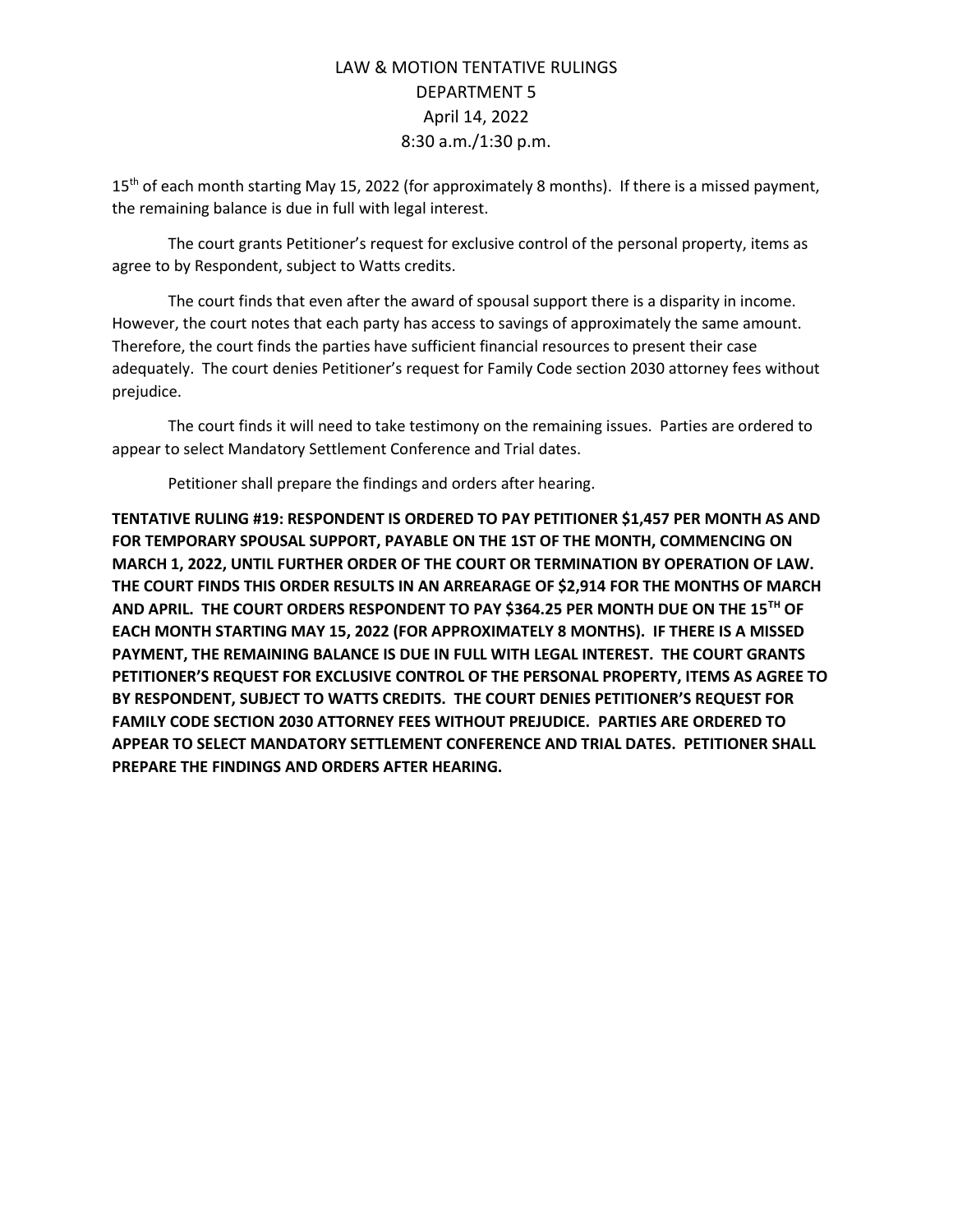| <b>Input Data</b>               | <b>Petitioner</b><br>Responden |               | Guideline (2022)                             | <b>Cash Flow Analysis</b>                           | Responden | <b>Petitioner</b> |
|---------------------------------|--------------------------------|---------------|----------------------------------------------|-----------------------------------------------------|-----------|-------------------|
|                                 | 2022. Monthly                  |               |                                              | 22FLOO07                                            |           |                   |
|                                 | <b>DISSOMASTER REPORT</b>      |               | <b>CASE NUMBER:</b>                          |                                                     |           |                   |
| <b>ATTORNEY FOR: Respondent</b> |                                |               |                                              |                                                     |           |                   |
| lCalifornia                     |                                |               | <b>BRANCH NAME:</b>                          |                                                     |           |                   |
| lCourt                          |                                |               | <b>MAILING ADDRESS:</b>                      |                                                     |           |                   |
| <b>IEDC</b>                     |                                |               | <b>COURT NAME:</b><br><b>STREET ADDRESS:</b> |                                                     |           |                   |
| ATTORNEY (NAME AND ADDRESS):    |                                | TELEPHONE NO: |                                              | Superior Court Of The State of California County of |           |                   |

| Number of children                | 0      | 0           | Nets (adjusted)                |           | Guideline                    |          |       |
|-----------------------------------|--------|-------------|--------------------------------|-----------|------------------------------|----------|-------|
| % time with Second Parent         | 0%     | 0%          | Respondent                     | 3,059     | Payment (cost)/benefit       | (1, 412) | 1,456 |
| Filing status                     | $MFS-$ | $<$ MFS     | Petitioner                     | (468)     | Net spendable income         | 1,602    | 989   |
| # Federal exemptions              | $1^*$  | $1^{\star}$ | Total                          | 2,591     | % combined spendable         | 61.8%    | 38.2% |
| Wages + salary                    | 0      | 0           | <b>Support (Nondeductible)</b> |           | <b>Total taxes</b>           | 100      | 60    |
| 401(k) employee contrib           | 0      | 0           | SS Payor                       | Responden | # WHA                        | 0        | 0     |
| Self-employment income            | 0      | 416         |                                | t         | Net wage paycheck/mo         | 0        | 0     |
| Other taxable income              | 3,159  | 0           | Alameda                        | 1,457     | Comb. net spendable          | 2,591    |       |
| Short-term cap. gains             | 0      | 0           | Total                          | 1,457     | Proposed                     |          |       |
| Long-term cap. gains              | 0      | $\mathbf 0$ | Proposed, tactic 9             |           | Payment (cost)/benefit       | (1, 412) | 1,456 |
| Other gains (and losses)          | 0      | $\mathbf 0$ | SS Payor                       | Responden | Net spendable income         | 1,602    | 989   |
| Ordinary dividends                | 1,117  | 0           | Alameda                        | 1,457     | NSI change from gdl          | 0        | 0     |
| Tax. interest received            | 2,042  | 0           | Total                          | 1,457     | % combined spendable         | 61.8%    | 38.2% |
| Social Security received          | 0      | 0           | Savings                        | 0         | % of saving over gdl         | 0%       | 0%    |
| Unemployment compensation         | 0      | 0           | No releases                    |           | <b>Total taxes</b>           | 100      | 60    |
| Operating losses                  | 0      | 0           |                                |           | # WHA                        | 0        | 0     |
| Ca. operating loss adj.           | 0      | 0           |                                |           | Net wage paycheck/mo         | 0        | 0     |
| Roy, partnerships, S corp, trusts | 0      | 0           |                                |           | Comb. net spendable          | 2,591    |       |
| Rental income                     | 0      | 0           |                                |           | Percent change               | 0.0%     |       |
| Misc ordinary tax. inc.           | 0      | 0           |                                |           | <b>Default Case Settings</b> |          |       |
| Other nontaxable income           | 0      | 0           |                                |           |                              |          |       |
| New-spouse income                 | 0      | 0           |                                |           |                              |          |       |
| Adj. to income (ATI)              | 0      | 0           |                                |           |                              |          |       |
| SS paid other marriage            | 0      | 0           |                                |           |                              |          |       |
| Ptr Support Pd. other P'ships     | 0      | 0           |                                |           |                              |          |       |
| CS paid other relationship        | 0      | 0           |                                |           |                              |          |       |
| Health ins(Pd by party)           | 0      | 824         |                                |           |                              |          |       |
| Qual. Bus. Inc. Ded.              | 0      | 0           |                                |           |                              |          |       |
| <b>Itemized deductions</b>        | 0      | 893         |                                |           |                              |          |       |
| Other medical expenses            | 0      | 0           |                                |           |                              |          |       |
| Property tax expenses             | 0      | 893         |                                |           |                              |          |       |
| Ded. interest expense             | 0      | 0           |                                |           |                              |          |       |
| Charitable contribution           | 0      | 0           |                                |           |                              |          |       |
| Miscellaneous itemized            | 0      | 0           |                                |           |                              |          |       |
| Required union dues               | 0      | 0           |                                |           |                              |          |       |
| Cr. for Pd. Sick and Fam. L.      | 0      | 0           |                                |           |                              |          |       |
| Mandatory retirement              | 0      | 0           |                                |           |                              |          |       |
| Hardship deduction                | 0*     | 0*          |                                |           |                              |          |       |
| Other gdl. deductions             | 0      | 0           |                                |           |                              |          |       |
| AMT info (IRS Form 6251)          | 0      | 0           |                                |           |                              |          |       |
| Child support add-ons             | 0      | 0           |                                |           |                              |          |       |
| TANF, SSI and CS received         | 0      | 0           |                                |           |                              |          |       |

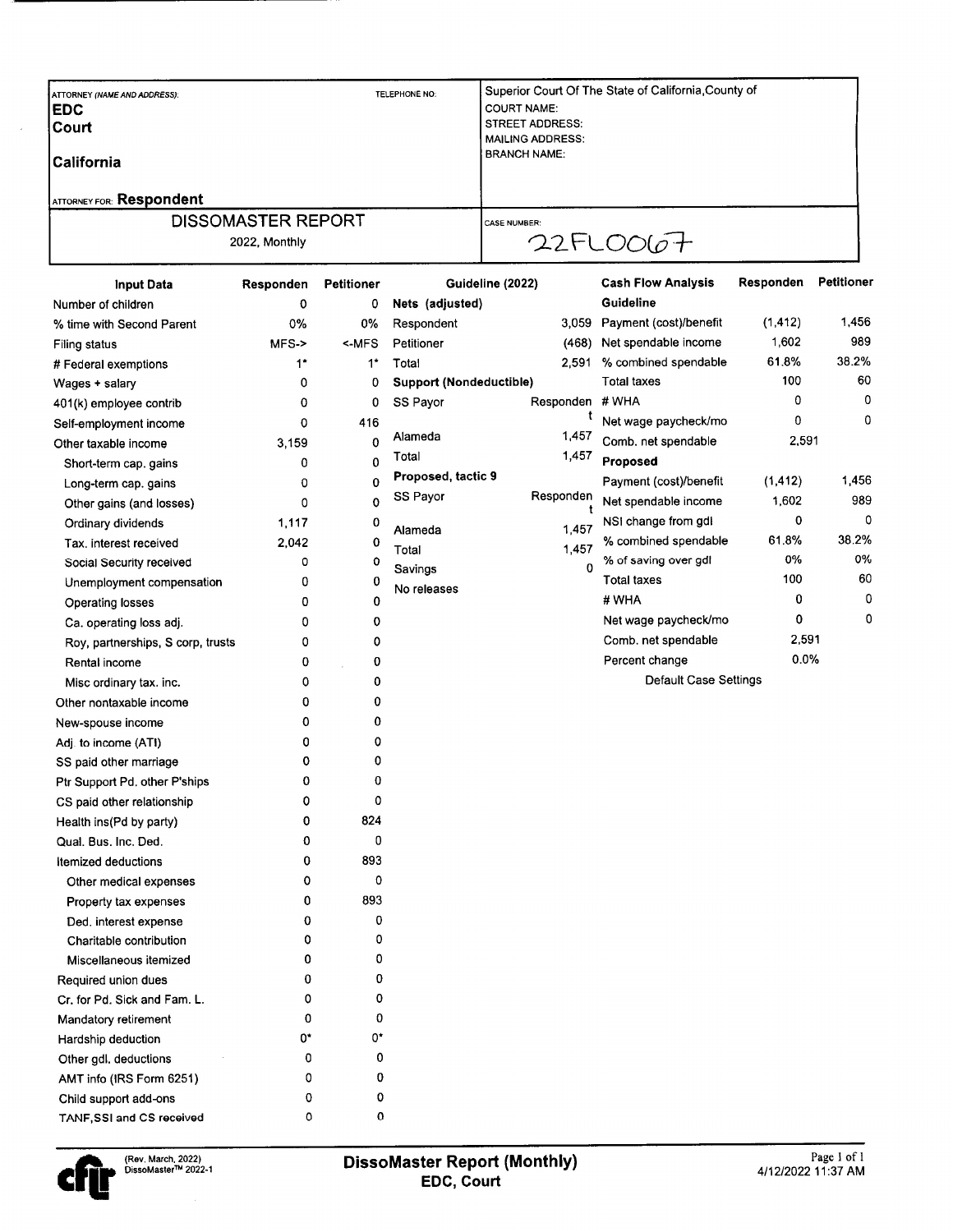## **20. JESSICA ZWAHLEN V. KYLE ZWAHLEN 22FL0131**

On February 15, 2022, Petitioner filed a Request for Order (RFO) requesting the court make child custody orders awarding the parties joint legal and physical custody. The parties were referred to a Child Custody Recommending Counseling (CCRC) appointment on April 1, 2022 with a review hearing set for May 19, 2022.

On February 18, 2022 Respondent field a request for ex parte custody orders. On February 22, 2022 the request was denied and parties were referred to a CCRC appointment on March 1, 2022 and a review hearing on Respondent's RFO was set for April 14, 2022. Upon review of the court file, there is no filed Proof of Service showing Petitioner was served with the referral to CCRC and Respondent's RFO.

Respondent requests the court award him sole legal and physical custody of the minor. Respondent also requests the court grant him exclusive use and control of the property at 6207 Bucktail Lane, Pollock Pines, CA.

Nevertheless, both parties appeared at the March 1, 2022 CCRC appointment and reached a full agreement. Copies of the CCRC report were mailed to the parties on April 5, 2022. The court has read and considered the CCRC report and finds the agreement of the parties to be in the best interest of the minor. The agreement of the parties is adopted at the court order. Parties will have joint legal and physical custody of the minor. The court adopts the parenting plan as outlined in the CCRC report. The minor must be driven only by a licensed and insured driver. The vehicle must have legal child restrain devices. The court adopts the holiday schedule as outlined in the report. The court adopts the remaining agreements of the parties. Parties are to participate in and file proof of completion of a coparenting class. Parties are to utilize the lakingparents.com application to communicate with each other about the minor's education, health, and general welfare and an changes in parenting schedules.

The court denies Respondent's request for exclusive use and control of the property at 6207 Bucktail Lane, Pollock Pines, CA, as the RFO has not been properly served on the Petitioner.

As stated above, Petitioner's RFO is scheduled for May 19, 2022. one week after the hearing on Petitioner's RFO. As the issues raised in Petitioner's RFO are identical to Respondent's RFO and parties have reached a full agreement at CCRC, for judicial economy the court finds good cause to advance Petitioner's RFO to April 14, 2022 to hear the two RFO's at the same time. Either party can request oral argument if they object to Petitioner's RFO being advanced to the April 14, 2022 date.

All prior orders not in conflict remain in full force and effect. Respondent shall prepare and file the findings and orders after hearing.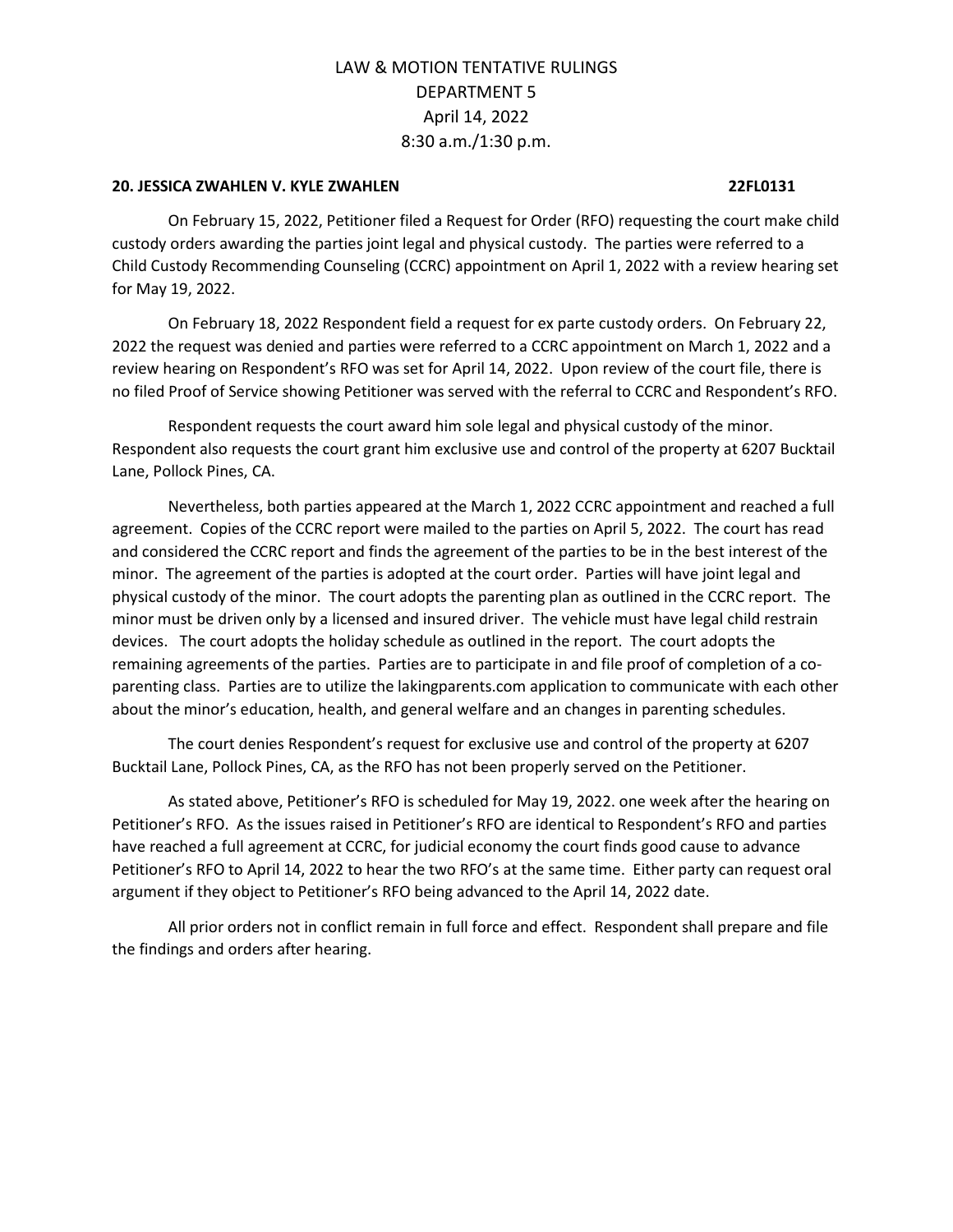**TENTATIVE RULING #20: THE AGREEMENT OF THE PARTIES CONTAINED IN THE MARCH 1, 2022 CCRC REPORT IS ADOPTED AS THE COURT'S ORDER AS OUTLINED ABOVE. THE AGREEMENT IS IN THE BEST INTEREST OF THE MINOR. THE COURT DENIES RESPONDENT'S REQUEST FOR EXCLUSIVE USE AND CONTROL OF THE BUCKTAIL LANE PROPERTY WITHOUT PREJUDICE. THE COURT VACATES THE MAY 19, 2022 HEARING ON PETITIONER'S RFO AS THE REQUEST HAS BEEN ADJUDICATED BY THIS ORDER. ALL PRIOR ORDERS NOT IN CONFLICT REMAIN IN FULL FORCE AND EFFECT. RESPONDENT SHALL PREPARE AND FILE THE FINDINGS AND ORDERS AFTER HEARING.**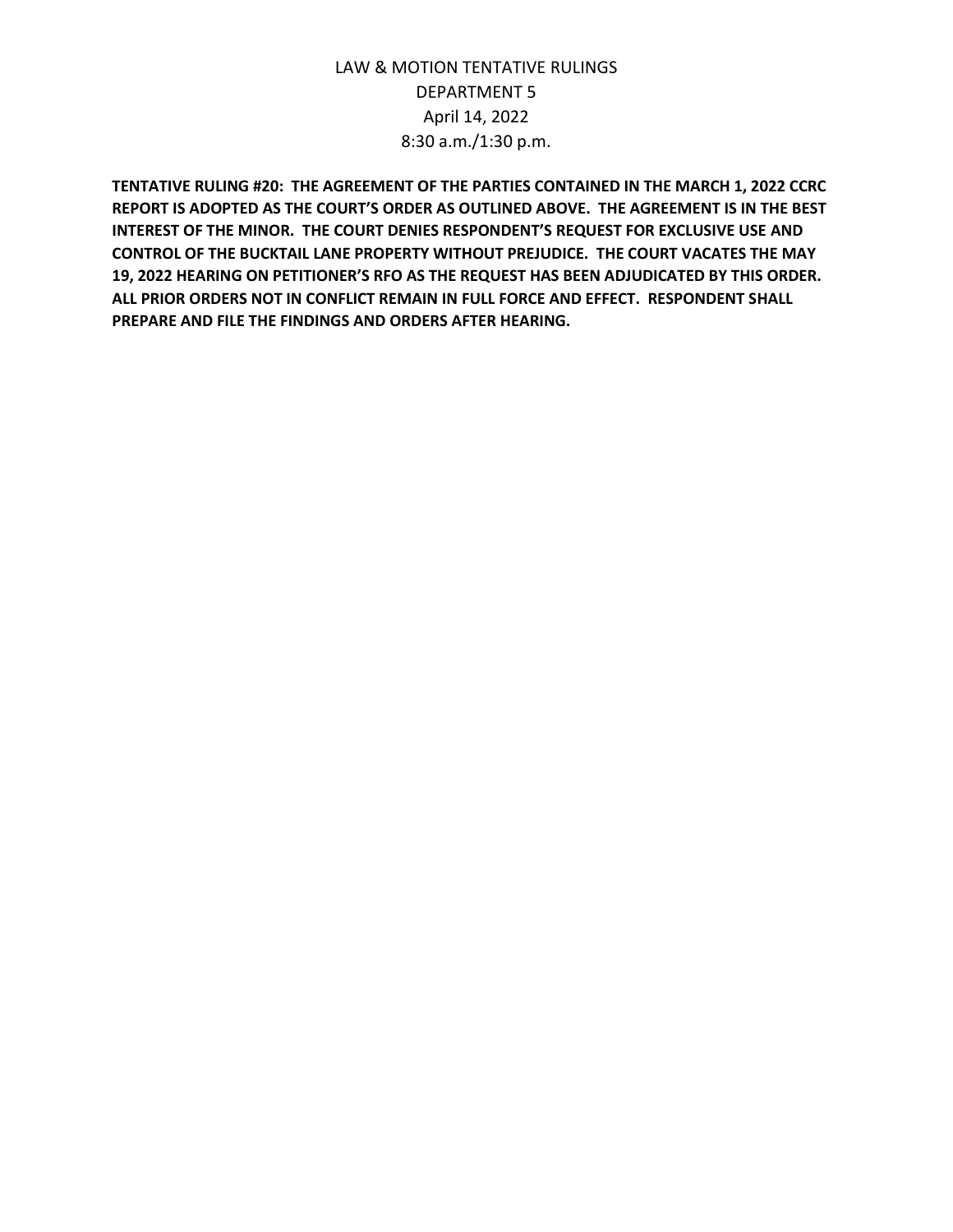## **21. JUSTIN SIMARRO V. YAJAIRA SIMARRO PFL20200099**

On January 13, 2022 the court adopted its tentative ruling as appointed a CASA for the minor. The court set a review hearing for April 14, 2022 for receipt of the CASA report. Parties were ordered to file any Supplemental Declarations at least 10 days prior to the next hearing.

On April 6, 2022, Respondent filed a Supplemental Declaration. Respondent was served via mail on the same day. Respondent requests the court order sole physical and legal custody or in the alternative grant her final decision-making authority. Respondent is also requesting the court order Petitioner to pay one-half the cost of extracurricular activities for the minor, as well as that Petitioner take the minor to extracurricular actives that are scheduled during his parenting time. Respondent requests the court grant her the ability to enroll the minor in one sport per season over Petitioner's objection. Order that neither party be under the influence of alcohol or intoxicating substance during their parenting time. Respondent further requests the court order parties to use a third-party application for communication. Respondent is also requesting Petitioner submit to a full Family code 730 evaluation. Last, Respondent requests the exchange location be Taylor's Ice Cream Place, at 3636 Taylor Road in Loomis, California.

Petitioner has not filed a Supplemental Declaration.

The court adopted the parties' agreement reached at Child Custody Recommending Counseling (CCRC) as modified on January 13, 2022. The court ordered parties shall have joint legal custody. The court will not disturb that order absent a new Request for Order. The court also ordered "Respondent shall not consume alcohol, narcotics, or restricted drugs during his parenting time or 12 hours prior to his parenting time." The court will correct the prior order to reflect Petitioner shall not consume alcohol, narcotics, or restricted drugs during his parenting time or 12 hours prior to his parenting time. This order includes no use of marijuana during or for 12 hours prior to Petitioner's parenting time. Parties are to utilize a third-party application, such as talkingparents.com or our family wizard for communication, as set forth in the CCRC report recommendation that was adopted as the court's order on January 13, 2022.

As to the remaining requests, the court finds there is no pending Request for Order for those requests, and therefore, they are denied without prejudice.

The court has not received a report from CASA. Therefore, the court continues the review hearing for receipt of the CASA report to July 14<sup>th</sup>, 2022 at 1:30PM.

All prior orders not in conflict with this order remain in full force and effect. Respondent shall prepare and file the findings and orders after hearing.

**TENTATIVE RULING #21: THE COURT CLARIFIES THE PRIOR ORDERS AS OUTLINED ABOVE. RESPONDENT'S REQUEST FOR ADDITIONAL ORDERS IS DENIED WITHOUT PREJUDICE. THE COURT CONTINUES THE REVIEW HEARING FOR RECEIPT OF THE CASA REPORT TO JULY 14TH, 2022 AT 1:30PM. ALL PRIOR ORDERS NOT IN CONFLICT WITH THIS ORDER REMAIN IN FULL FORCE AND EFFECT. RESPONDENT SHALL PREPARE AND FILE THE FINDINGS AND ORDERS AFTER HEARING.**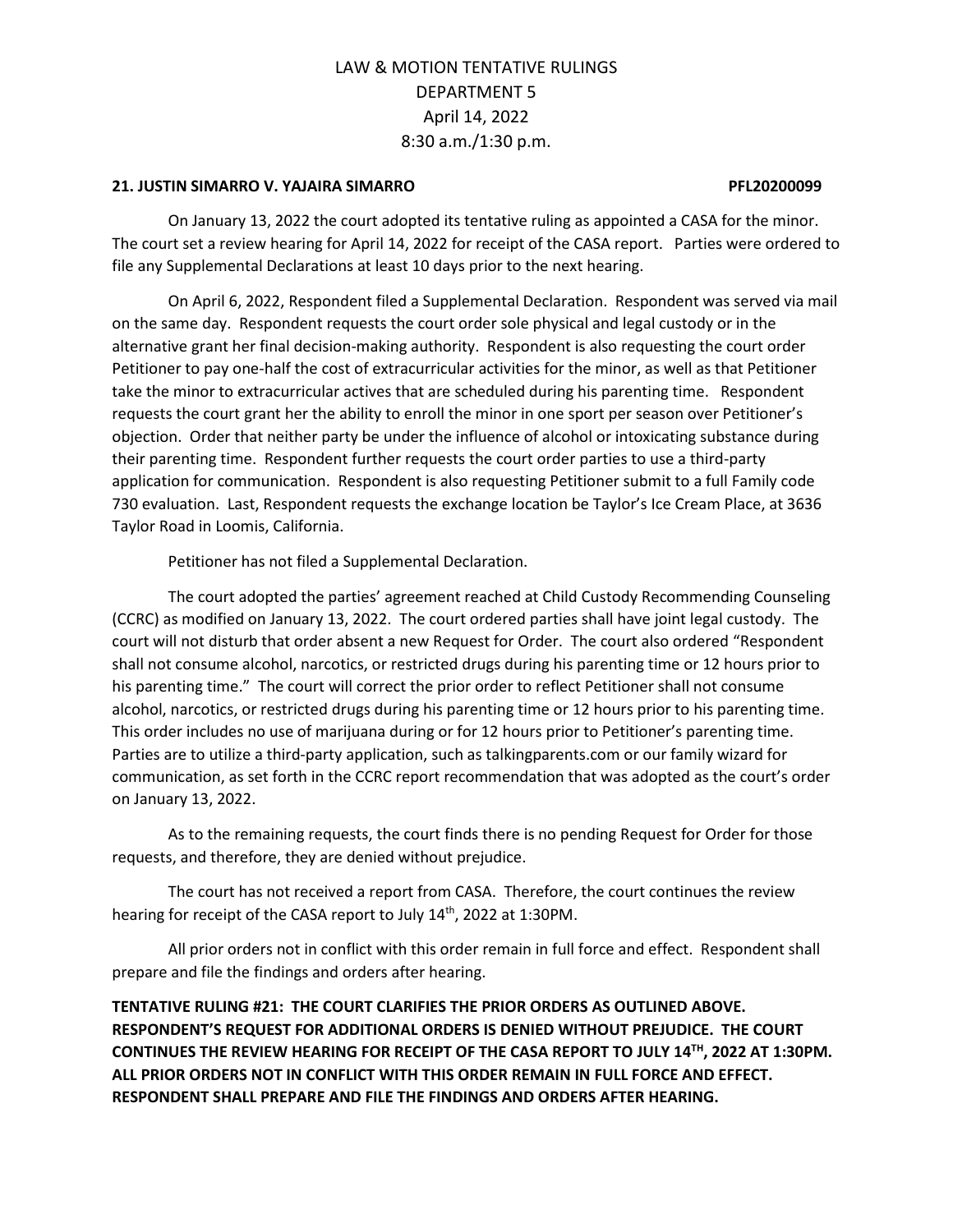## **22. KATHY DITRICH V. DANIEL DITRICH PFL20220547**

On February 22, 2022, Petitioner filed a Request for Order (RFO) requesting the court make property control orders. Respondent was served by mail on February 22, 2022. Petitioner requests the court grant her exclusive use and control of the property located at 5979 French Creek Road, Shingle Springs. Petitioner asserts the property is her separate property by way of an interspousal transfer deed. Petitioner states she is unable to lock the home to prevent access and is in fear for her pets and retaliation by Respondent. The Respondent resides in a trailer located on the property.

Respondent filed a Responsive Declaration on March 25, 2022. Petitioner was served by mail on March 28, 2022. Respondent objects to the requested order. Respondent asserts the interspousal transfer deed may be fraudulent.

Parties are ordered to appear to select a Mandatory Settlement Conference date and trial date.

**TENTATIVE RULING 22: PARTIES ARE ORDERED TO APPEAR TO SELECT A MANDATORY SETTLEMENT CONFERENCE DATE AND TRIAL DATE.**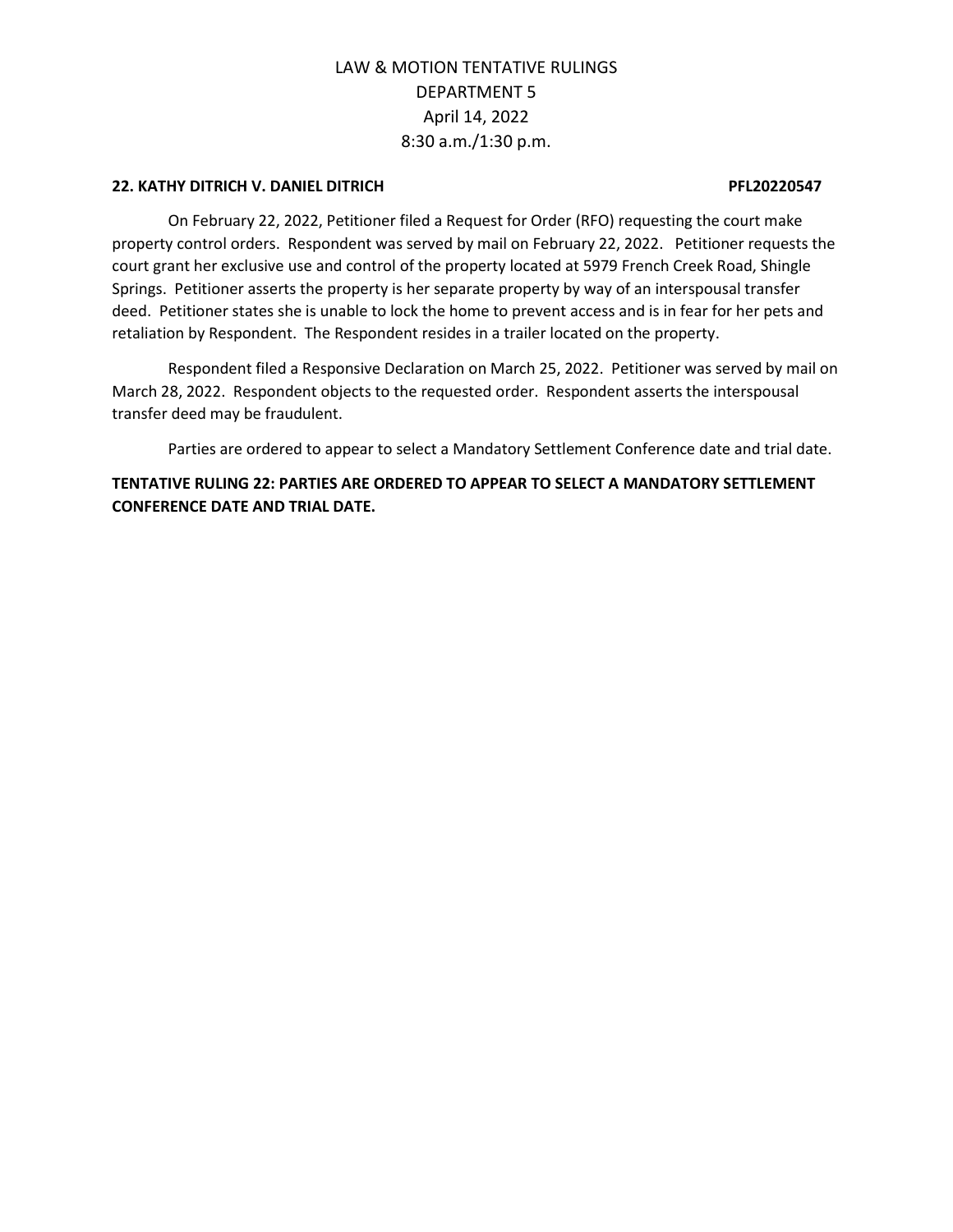## **23. MIGUEL RUVAKCABA V. BERTHA RUVALCABA PFL20190616**

On February 2, 2022, Respondent filed a Request for Order (RFO) requesting termination of spousal support. Respondent filed an Income and Expense Declaration on the same day. Petitioner was personally served the RFO and Income and Expense Declaration on March 21, 2022.

Respondent requests the court order a termination of spousal support as she has paid Petitioner support for half the duration of the marriage.

Petitioner filed a Responsive Declaration on April 1, 2022. Upon review of the file, there is no Proof of Service showing Respondent was served with the Responsive Declaration. Therefore, the court has not considered this filing.

Regarding Respondent's request to modify spousal support, the court finds it needs to take evidence to address the Family Code 4320 factors and to address Petitioner's allegations that Respondent is failing to report all her income.

**TENTATIVE RULING #23: PARTIES ARE ORDERED TO APPEAR TO SELECT MANDATORY SETTLEMENT CONFERENCE AND TRIAL DATES.**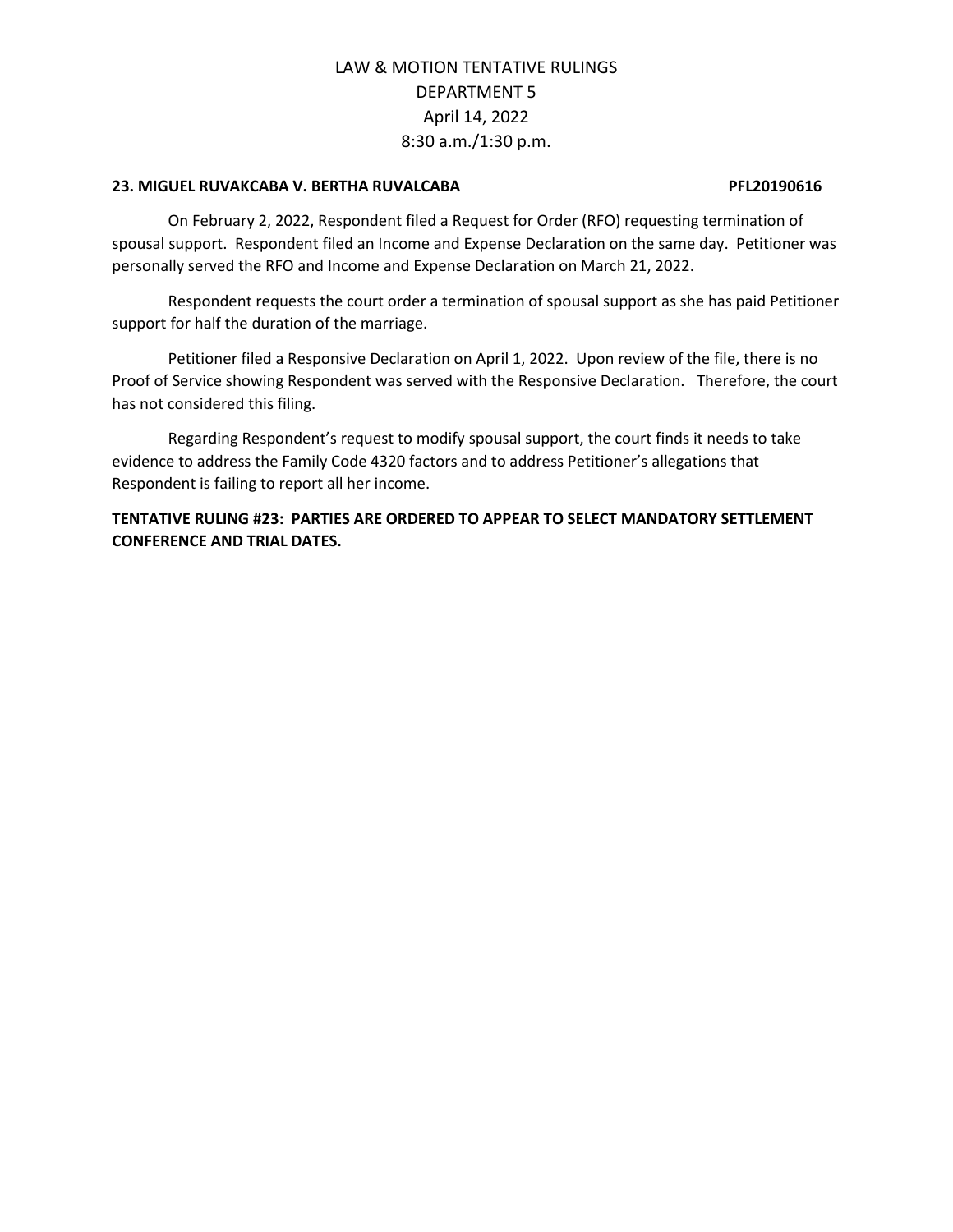## **24. RYAN HYNES V. SONYA LOSSIUS PFL20210153**

On January 20, 2022, the court adopted its tentative ruling including appointing CASA. The court set a further review hearing on April 14, 2022 for receipt of the CASA report.

On February 17, 2022, Respondent filed an ex parte request for order requesting sole legal custody of the minor. On February 18, 2022 the court denied Respondent's ex part request. The concurrently filed Request for Order (RFO) was set for a hearing on April 14, 2022.

Upon review of the file, there is no Proof of Service showing Petitioner was served with notice of the RFO. As such, that matter is dropped from the court's calendar.

CASA filed a report on April 4, 2022. Parties were electronically served on the same day. The CASA recommends the parties use the "Our Family Wizard" application as ordered by the court on January 20, 2022. The parties are currently participating in co-parenting counseling. The CASA was able to visit both parties' homes and found both to be suitable in terms of overall environment. The CASA observed both parents to be caring and attentive parents.

All prior orders remain in full force and effect.

**TENTATIVE RULING #24: THE FEBRUARY 18, 2022 RFO IS DROPPED FROM CALENDAR. ALL PRIOR ORDERS REMAIN IN FULL FORCE AND EFFECT.**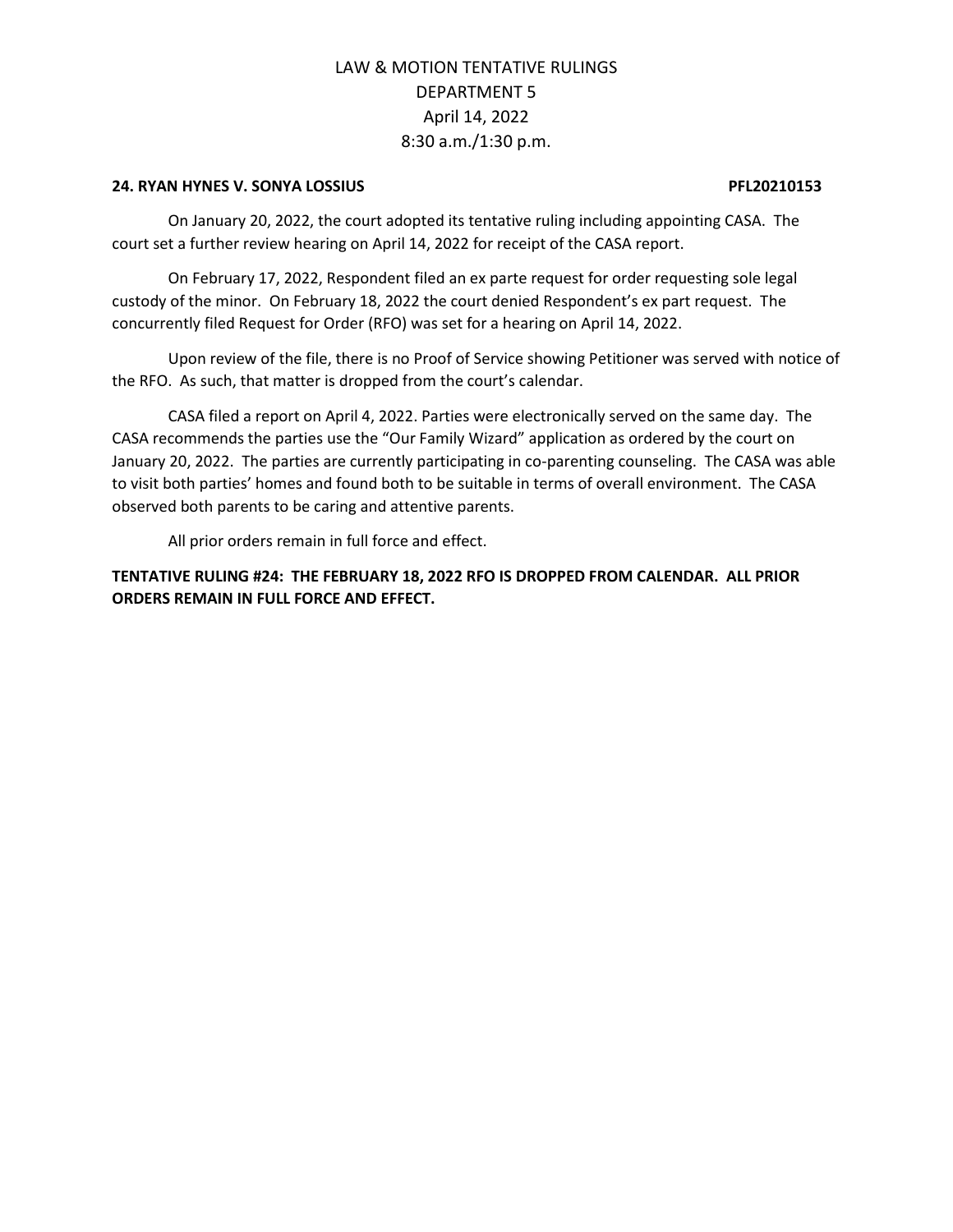## **25. SUSAN HAMLIN V. RICHARD HAMLIN PFL20050172**

On January 31, 2022, Petitioner filed a Request for Order (RFO) requesting adjudication of an unadjudicated asset, namely Petitioner's pension from her employment at Mechanics Bank. Petitioner declares that she started the employment from which the pension was earned on August 23, 2004, after the parties date of separation. On March 8, 2022, Respondent was served personally with the RFO.

On March 14, 2022, Respondent filed a Responsive Declaration. However, upon review of the file, the court finds that there is no proof of service indicating service of this filing on Petitioner.

Upon review of the file, the court finds that the Petition and Response filed in the matter both indicate February 28, 2004 as the date of separation, which preceded the date on which Petitioner began to accrue her pension benefits. As such, the court finds that the pension plan from Mechanics Bank is Petitioner's sole and separate property. The court orders that this pension plan be allocated to Petitioner.

Petitioner is ordered to prepare and file the Findings and Order After Hearing.

**TENTATIVE RULING #25: THE COURT FINDS THAT THE PENSION PLAN FROM MECHANICS BANK IS PETITIONER'S SOLE AND SEPARATE PROPERTY. THE COURT ORDERS THAT THIS PENSION PLAN BE ALLOCATED TO PETITIONER. PETITIONER IS ORDERED TO PREPARE AND FILE THE FINDINGS AND ORDER AFTER HEARING**.